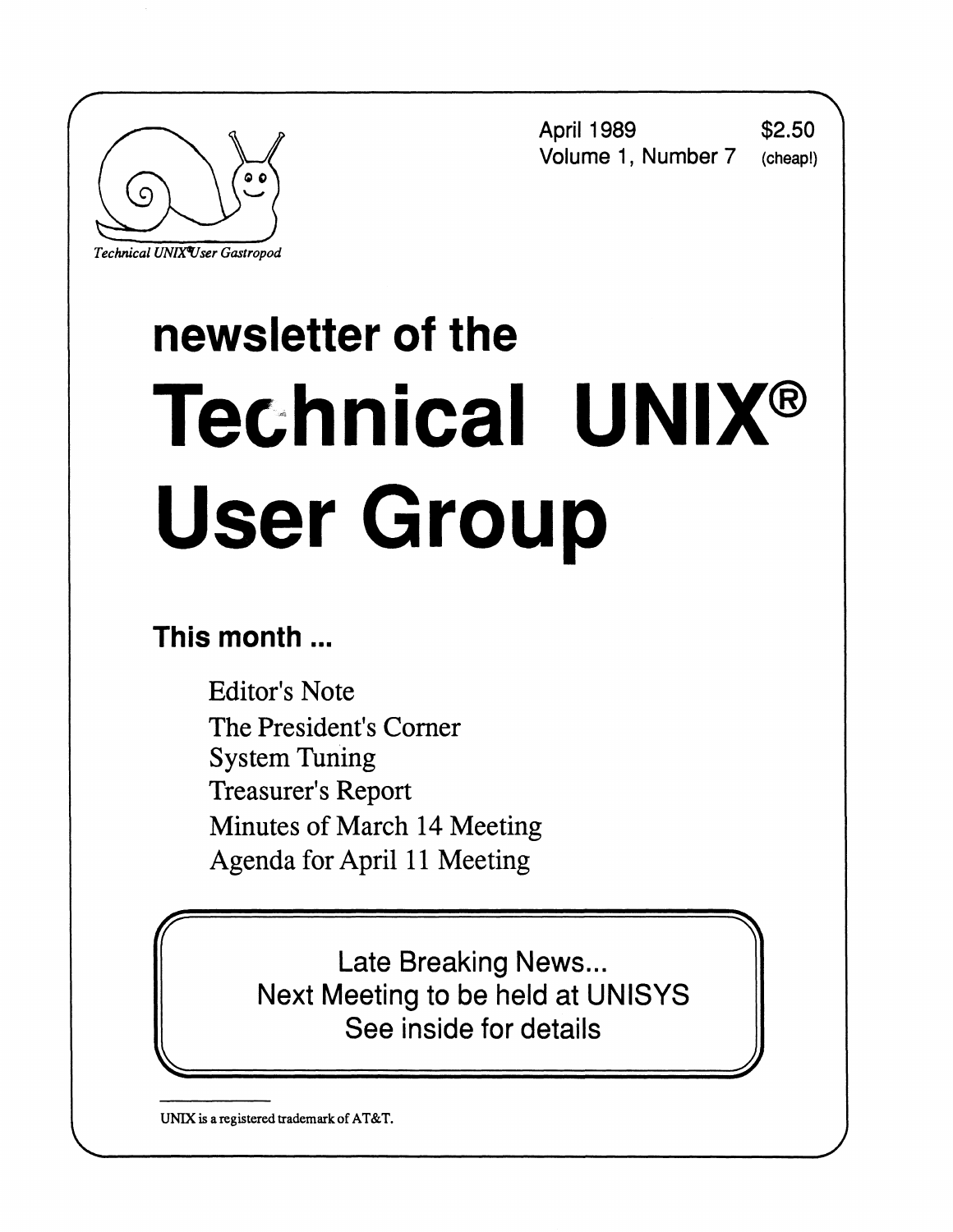## **Editor's Note**

*by Darren Besler, Editor* 

April is upon us now and winter still doesn't seem to want to go away. I only hope it goes away real soon. I am starting to forget what grass looks like.

I would like to take this time to apologize for the numerous editorial errors that have occurred in the last few newsletters. With working full-time, working on my Master's degree, and acting as newsletter editor, I barely have time to do the newsletter composition. Editing the newsletter to ensure all spelling mistakes are removed sometimes has to be neglected considering time allowances.

Again, I request membership contributions for the newsletter. Contributions are accepted both on paper or in machine-readable form. The preferred method of submission is in machine readable form if the article is very long. If you have something you would like to contribute, give me a call and we will see if we can work out a convenient method of submission.

Let's hope those April showers aren't made of the white stuff and I'll see you at the April 11th meeting.

The Technical Unix User Group meets at 7:30 pm the second Tuesday of every month, except July and August. The newsletter is mailed to all paid up members 1 week prior to the meeting. Membership dues are \$20 annually and are due at the October meeting. Membership dues are accepted by mail and dues for new members will be pro-rated accordingly.

#### **The Executioners**

| The Prez:         | <b>Gilbert Detillieux</b>   | 261-9146 |              |
|-------------------|-----------------------------|----------|--------------|
| The Veep:         | Vacant                      |          |              |
| The Bean Counter: | <b>Gilles Detillieux</b>    |          | 261-9146     |
| The Scribe:       | Susan Zuk (W) 786-8483      |          |              |
| The Cutter:       | Darren Besler (W) 934-5475  |          |              |
|                   |                             |          | (H) 254-3392 |
| The Head Counter: | Pat Macdonald (W) 474-9870  |          |              |
| The Rap Line:     | Gilbert Detillieux 261-9146 |          |              |
|                   | (or) Susan Zuk (W) 786-8483 |          |              |
|                   |                             |          |              |

**Technical UNIX User Group P.O. Box 130 Saint-Boniface, Manitoba R2H 3B4** 

#### **Group Information Copyright Policy and Disclaimer**

This newsletter is ©opyrighted by the Technical UNIX User Group. Articles may be reprinted without permission as long as the original author and the Technical UNIX User Group are given credit.

The Technical UNIX User Group, the editor, and contributors of this newsletter do not assume any liability for any damages that may occur as a result of information published in this newsletter.

# **f ANNOUNCEMENT...**

#### **Meeting Location Change:**

For April's meeting, we will be gathering at UNISYS, 300 -1661 Portage Avenue. In order to have an idea of the number of people to expect, please RSVP if you are planning on coming out to the meeting. This can be done by phoning Susan Zuk at 786-8483 and leaving a message that you will be attending the meeting. This can be done up until 5:00 pm on April 11,1989.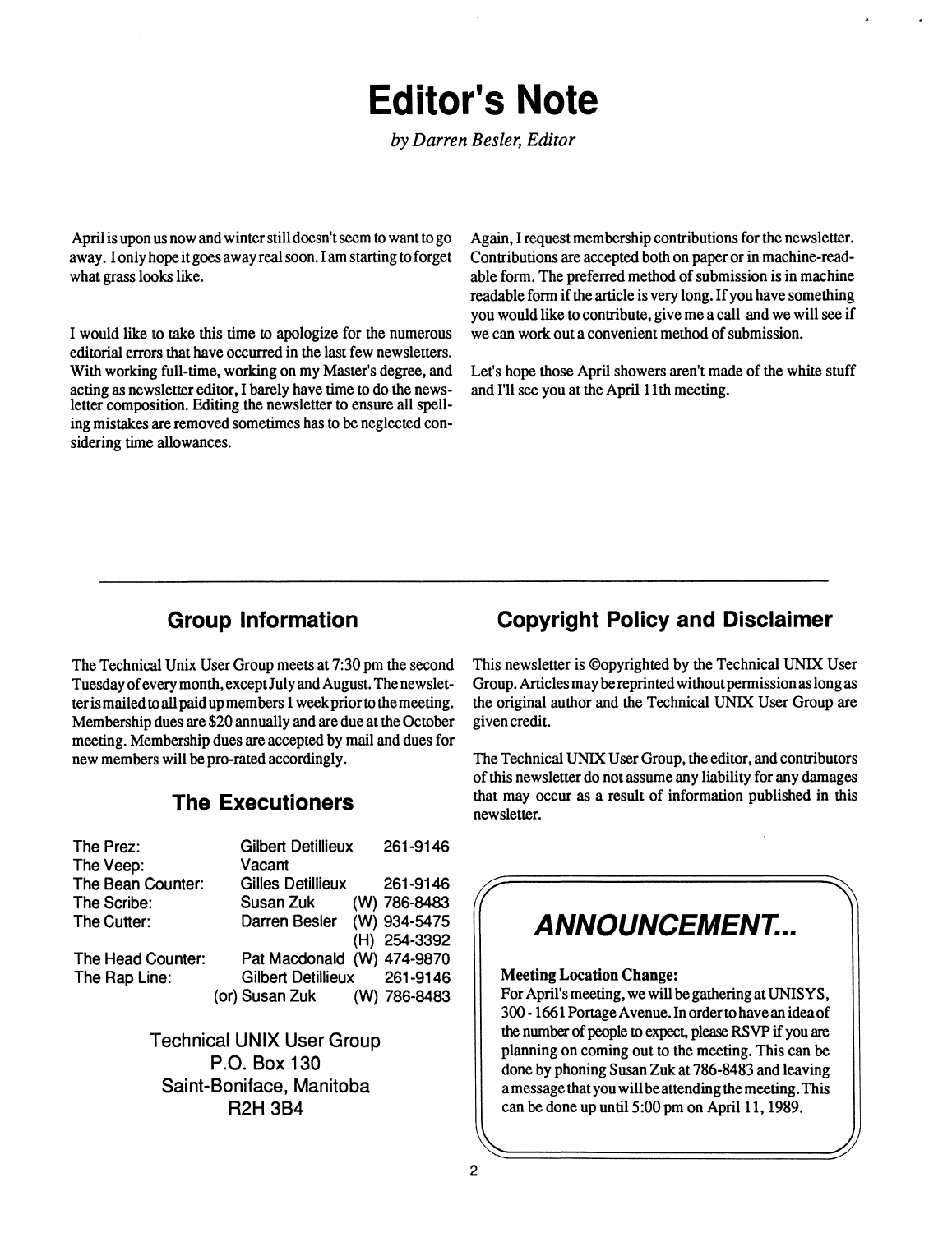## **Resident Coroner**

#### *by Gilbert Detillieux, President*

**Well, I guess it's better late than never... Our local industry psychic, Jean U. Nixen, has just come out of a four month long coma brought on by excessive meditation, and now presents her list of predictions for 1989. We apologize for any hardships created by the delay.** 

- **1) IBM will announce that MVS and MS-DOS will be phased out in favour of AIX, and that AIX will be the only operating systemfor its entire productlineby 1995.**
- **2) Microsoft will unveil a working version of Excel for OS/ 2 in mid September.**
- **3) Microsoft's OS/2 Excel will complete it's first recalculation in early October.**
- **4) Unix International and the OSF will kiss and make up. The Mach International Group will be formed by dissenters from both camps.**
- **5) Unisys will buy out NCR, Arix, Concurrent, Bull, Prime, MAI, and Fujitsu, and will begin merger negotiations with IBM.**
- **6) John C. Dvorak (PC Magazine regular) will buy a UNIX machine this year... And love it!**
- **7) Hell will freeze over. (Sorry we were late on this one.)**
- **8) The Technical UNIX User Group will grow to 500 members, and begin looking for a larger meeting room.**

**Our psychic will be back with more predictions, when she's all better.** 

**And now, for something a little less silly. Due to some small gremlins in our newsletter production process, various shell program listings that appeared in past issues were \* 'not exactly as illustrated." The problem was mainly due to the way PageMaker translates quotation marks, which appear by the zillions in your average shell script. In the back pages of this issue, you will find corrected listings of all shell programs that appeared in previous newsletters. Share and enjoy!** 

#### **\*\*\*\*\* \***

**The March meeting featured a lively workshop on communications. Most of the time was spent on describing the various confusing files used in setting up UUCP. For the April meeting, we will continue with UUCP, and actually establish a connection to another UUCP-ready site in town. After that, the floor will be open for other communication related topics, time permitting. We will be meeting at Unisys (300-1661 Portage, between St. James St. andRoute 90), starting at 7:30 PM sharp.** 

**Wow! Talk about organized. We now have all our meetings planned, more or less, until the summer break. The May meeting will feature another workshop, dealing primarily with printers and spoolers. The location for this meeting has yet to be confirmed, so stay tuned.** 

**As for the June meeting, which will be the last one before the summer (we meet again in September), we wanted something less formal, and more of a social get-together. One member suggested a barbecue, and is willing to host it (not confirmed yet, either). I think this is a great idea, and a good way to close off the year of meetings. What do you all think? Let us know.** 

**Hope to see you at the next meeting (April 11). A happy springtime to all!** 

### **The fortune file**

**This month's fortune comes care of Gilles Detillieux. (Taken from the Masscomp Fortunes program. Really.)** 

#### Them Toad Suckers

| How 'bout them toad suckers, ain't they clods?                                                 | Them hugger mugger toad suckers, way down south, |
|------------------------------------------------------------------------------------------------|--------------------------------------------------|
| Sittin' there suckin' them green toady frogs!                                                  | Stickin' them sucky toads in they mouth!         |
| Suckin' them hop toads, suckin' them chunkers,                                                 | How to be a toad sucker, no way to duck it,      |
| Suckin' them a leapy type, suckin' them flunkers.                                              | Get yourself a toad, rear back, and suck it!     |
| Look at them toad suckers, ain't they snappy?<br>Suckin' them bog frogs sure make's 'em happy! | -- Mason Williams                                |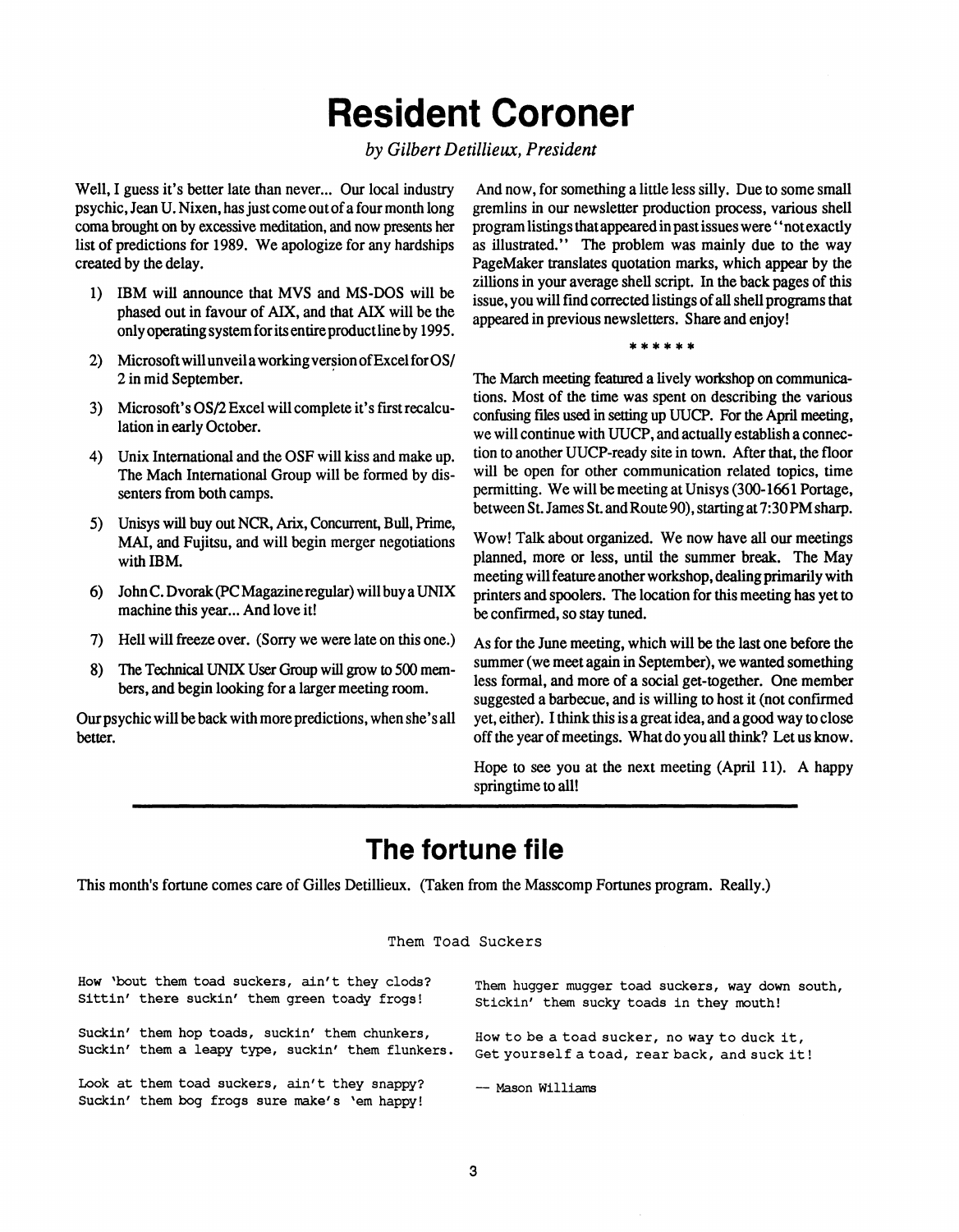## **System Tuning**

#### *by Susan Zuk*

All system administrators want their systems to run as efficiently as possible. In February our workshop topic discussed one way to monitor the efficiency of the UNIX operating system. We examined a utility called the system activity reporter or *sar.* This article will explain what to watch out for and how to reconfigure the system while receiving data from sar reports.

First we will look at how to set-up sar to capture the information required. The sar command is used to both collect information from the system as well as display its findings.

Let's see how to gather information, sar will take samples at any number of seconds  $(s1)$  a total of  $(s2)$  times. The reports can be displayed on screen or be redirected to a file.

> eg. sar si s2 -o filename *sar 2 200-o sar file*

The italicized example states that at 2 second intervals for 200 times snapshots of kernel information will be gathered and placed into the file named sarfile. The -o option placed the data into the file.

To view the information collected the administrator can select specific or all reports of activity depending on what options are typed. The following are samples of activity reports, what valuable information they produce, as well as what to do with values which may be causing problems with the system.

1. CPU Usage.

*sar -uf sarfile* 

This command illustrates the percentage of time the CPU is being utilized in four areas:

> a. executing user code b. executing system code c. waiting I/O d. idle time

**Report Generated:** 

| 14:03:46 | $\%$ usr | $\%$ sys | %wio | %idle |
|----------|----------|----------|------|-------|
| 14:03:48 | 20       | 19       | 6    | 55    |
| 14:03:50 | 21       | 20       | 7    | 52    |
| 14:03:52 | 12       | 11       | 13   | 54    |
| 14:03:54 | 10       | 12       | 11   | 67    |
| Average  | 16       | 16       | 9    | 57    |

| $\%$ sys | Percent of the time the CPU executed in system<br>mode               |
|----------|----------------------------------------------------------------------|
| %usr     | Percent of the time the CPU executed in user<br>mode                 |
| $\%$ wio | Percent of time the CPU was idle, but waiting for<br>I/O to complete |
| %idle    | Percent of time the CPU was idle                                     |

When examing this report it must be noted that the %wio should be <7, %usr and %sys should be close to each other and %idle should be  $>10$ .

This report states that there is possibly a disk bottleneck. The file system should be checked to balance I/O across disks.

Other ways to correct the above problem would be to:

increase buffers create a separate /tmp directory optimize with dcopy add a disk device set sticky bits

The primary choice would be to check the buffers which are set in the system configuration file. There are tunable parameters in this file. The ones we are interested in are BUFFERS and HASHBUF. Check your machine's configuration manual for the minimum and maximum BUFFERS value to use. For example, on a UNISYS 5000/50 the maximum BUFFERS would be 1000 and the maximum HASHBUF would be 256 (Note: HASHBUF must be a power of 2). For the UNISYS 5000/95 the maximum BUFFERS value is 1000 and the maximum HASHBUF value is 1024. You should try to keep the HASHBUF value close to the BUFFERS value.

Since you are changing the configuration of the kernel you must remember to remake the kernel to reset these values. If when you reboot the system you receive the message **panic**: **binit**  lower the BUFFERS value as it is too large for other kernel structures and drivers. It is requiring more than the maximum logical address space for the kernel.

dcopy is a utility used to optimize a fragmented file system by copying it to another file system *of the same size.* What it does is reorganise the free block chain. The same thing can be accomplished by archiving the file system to a tape which does not copy inodes, superblocks or whole file systems (ie. tar and cpio can be used).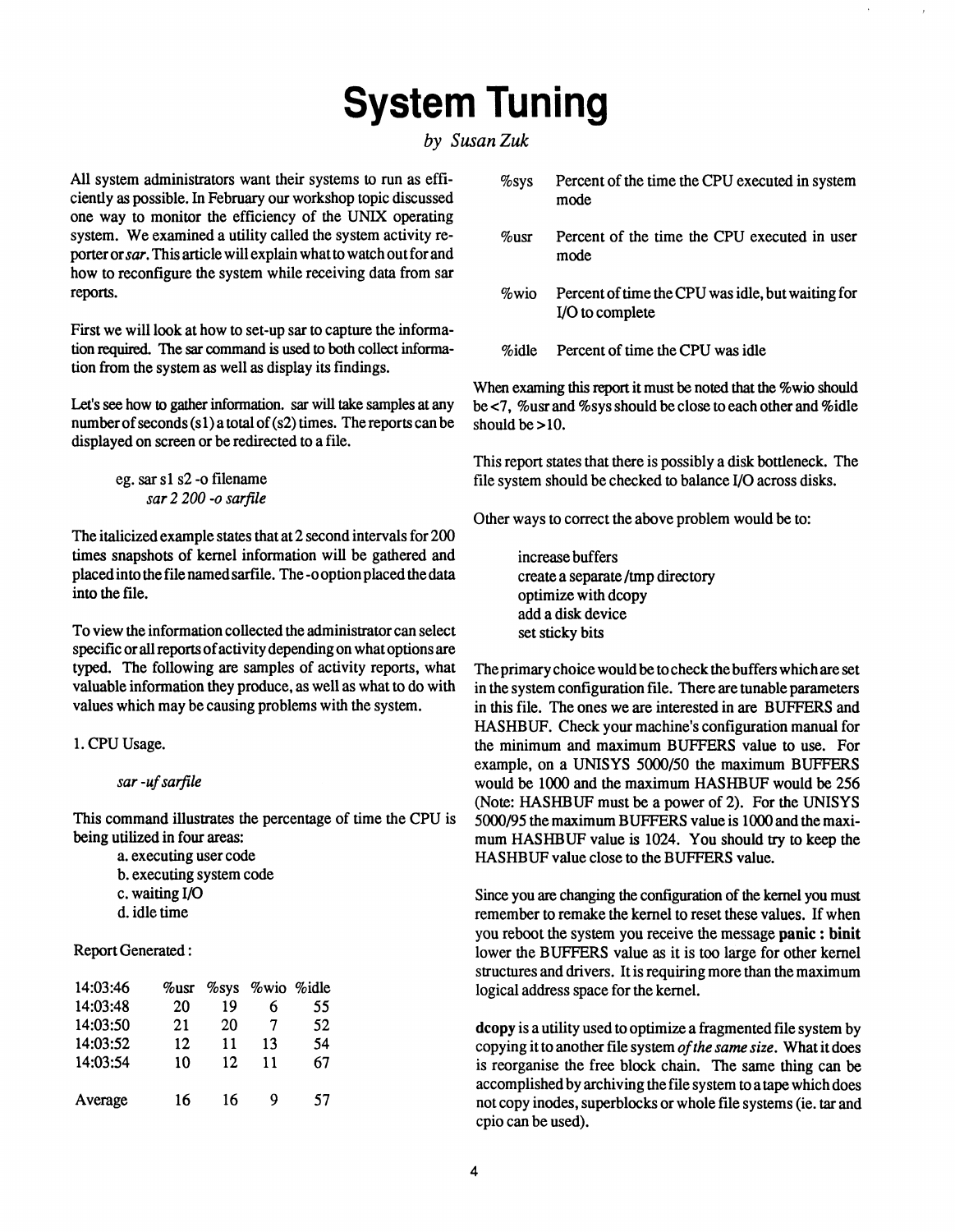**If your system has an application which creates and removes large numbers of files, this may solve your problem for a short time. If you do have applications that result in this, then you might want to partition your disk so that the fragmentation is confined to a small area of the disk. This would also be a time to create a separate partition for /tmp. Remember not to make /tmp too small, as many programs are loaded into this area before they are placed into their disgnated location.** 

**If you have programs which are used frequently you might want to set the sticky bit (chmod +t). This would copy the image of the program to the swap area and allow the program to be accessed more quickly.** 

**If %idle is <10 it indicates that the system is having difficulty keeping up with the load and you should consider reducing the system load or moving some activity to another system.** 

#### **2. System Buffer Activity**

*sar -bfsarfile* 

**Thiscommandmeasures theeffiency of the system buffer area. The Report area we are interested in: The system buffer is used to minimize the I/O which occurs to read and write files. The efficiency is determined by the percent by which the system can avoid I/O since the data blocks are already in the buffer.** 

**The Report area we are interested in:** 

| 14:03:46    | $\%$ rcache | $\%$ wcache                                | Average                                      | 0.00           | .93                                                       |                                                                             |
|-------------|-------------|--------------------------------------------|----------------------------------------------|----------------|-----------------------------------------------------------|-----------------------------------------------------------------------------|
| 14:03:48    | 90          | 100                                        |                                              |                |                                                           |                                                                             |
| 14:03:50    | 98          | 100                                        |                                              |                |                                                           | swpin/s Average number of transfer requests into mem-                       |
| 14:03:52    | 100         | 100                                        |                                              | ory per second |                                                           |                                                                             |
| 14:03:54    | 98          | 100                                        |                                              |                |                                                           |                                                                             |
|             |             |                                            |                                              |                |                                                           | swpot/s Average number of transfer requests from mem-                       |
| Average     | 97          | 100                                        |                                              |                | ory to the swap area per second.                          |                                                                             |
| %rcache     |             | the block was found in the buffer area     | Fraction of logical read requests for which  |                | increased or the size of the BUFFERS should be decreased. | If swpot/s is $>1.0$ the amount of system memory should be                  |
| $\%$ wcache |             | the write was performed in the buffer area | Fraction of logical write requests for which |                | swpin/s is mentioned here to note a difference.           | swpin/s<br>includes the initial loading of programs whereas swpot/s doesn't |

**%rcache should be >90 and %wcache should be >80. If this is not the case, follow the same sequence of events as with sar -u. This again would be a place to check the BUFFERS and HASHBUF values and adjust as required. Be careful when adjusting these values as it may increase swapping which would have significant affects on performance. The effects can be observed by looking at the next 2 reports.** 

**3. Swapping and Switching Activity** 

*sar -wfsarftle* 

**sar -w measures the amount of actual swapping and switching activity. When there isn't enough room in memory for all processes in the system the swap area is used. If there is excessive swapping system performance is degraded since the process must be loaded into memory to be executed.** 

**The system switches between processes when it allocates the CPU to another process. Excessive switching also degrades system performance because the increased overhead for switching means the CPU has less time for executing user processes.** 

| 14:03:46 | swpin/s | swpot/s |
|----------|---------|---------|
| 14:03:48 | 0.00    | 3.75    |
| 14:03:50 | 0.00    | 0.00    |
| 14:03:52 | 0.00    | 0.00    |
| 14:03:54 | 0.00    | 0.00    |
| Average  | 0.00    | .93     |
|          |         |         |

**swpin/s is mentioned here to note a difference, swpin/s includes the initial loading of programs whereas swpot/s doesn't so it is better to watch swpot/s for your information.**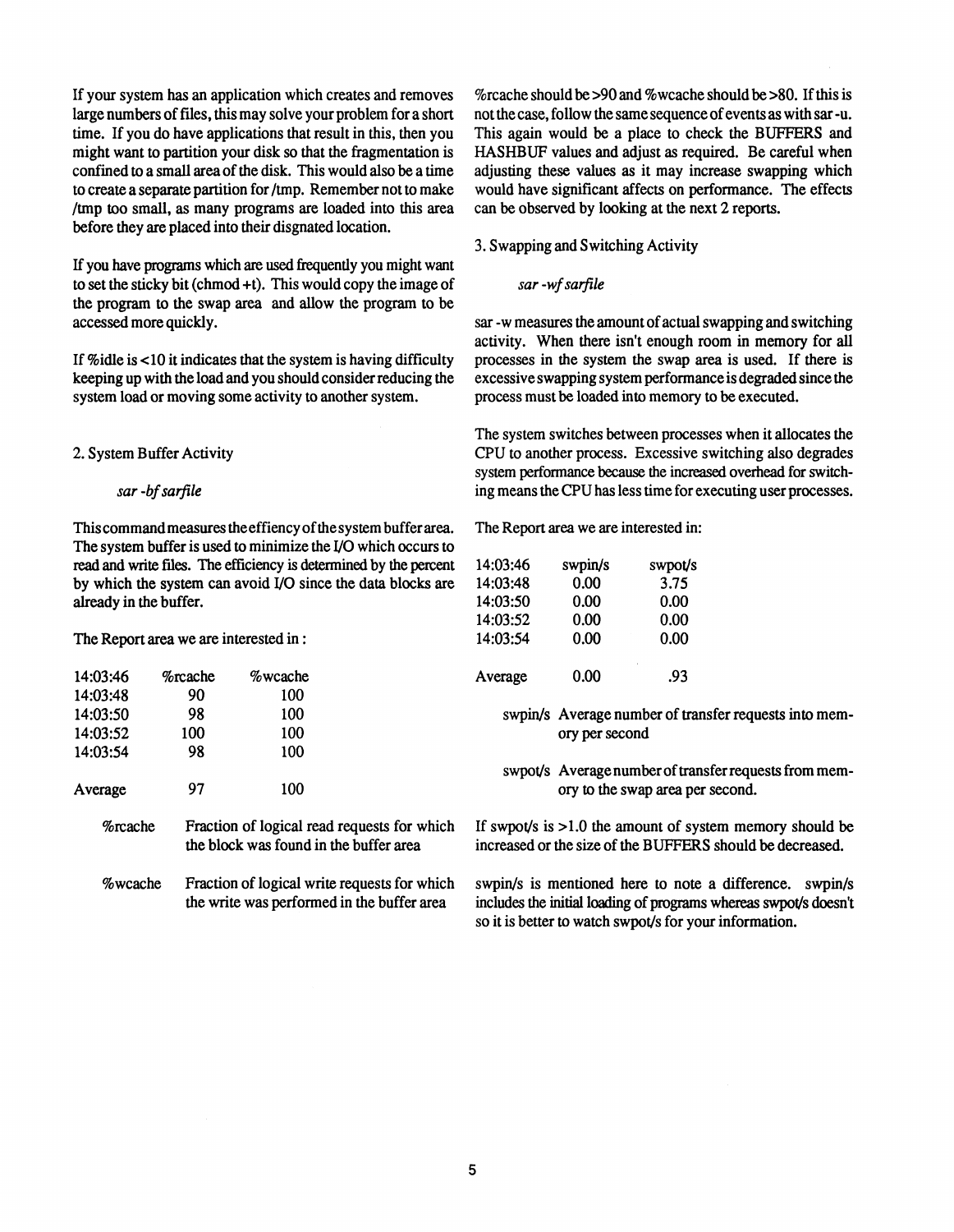**4. Queue Activity The Report:** 

#### *sar -qfsarfile*

**The above command measures the use of Run Queue and the S wap Queue. The Run Queue is a list of all processes which are ready toexecute and are waiting for the CPU. The Swap Queue is a list of all processes which are swapped out (in the swap area) but are ready to execute.** 

#### **Report Format:**

| 14:03:46<br>14:03:48 | runq-sz<br>2.3 | swpq-sz | %swpocc |
|----------------------|----------------|---------|---------|
| 14:03:50             | 2.2            | 1.0     | 20      |
| 14:03:52             | 2.3            | 1.0     | 33      |
| 14:03:54             | 2.3            |         |         |
| Average              | 2.3            | 1.0     | 13      |

- **runq-sz Average number of processes in the Run Queue per second**
- **swpq-sz Average number of processes in the Swap Queue per second**
- **%swpocc Percent of time the Swap area was occupied by at least one process**

**If %swpocc is >90 and the runq-sz is >2 the report is indicating that the CPU is heavily loaded and the response time for users is decreasing. If this starts occuring reduce the system load, add another CPU or spread the activity over more than 1 system.** 

**If %swpocc is consistenly > 10 the system is indicating that excessive swapping is occuring and more system memory should be added or the size of BUFFERS should be decreased.** 

**5. System Table Activity** 

*sar -vfsarfile* 

**This command shows various tables and if they are nearing the overflow point or have already been overflowing.** 

| 14:03:46 | text-sz | proc-sz                  | inod-sz file-sz |                 |
|----------|---------|--------------------------|-----------------|-----------------|
| 14:03:48 | 11/40   | 58/70                    |                 | 99/150 140/150  |
| 14:03:50 | 15/40   | 48/70                    |                 | 110/150 130/150 |
| 14:03:52 | 25/40   | 52 <i>m</i> <sup>0</sup> |                 | 149/150 113/150 |
| 14:03:54 | 14/40   | 35/70                    |                 | 144/150 129/150 |

- **text-sz the number of entries in use at the time of the sample and the total size of the Text Table**
- **proc-sz the number of entries in use at the time of the sample and the total size of the Process Table**
- **inod-sz the number of entries in use at the time of the sample and the total size of the Inode Table**
- **file-sz the number of entries in use at the time of the sample and the total size of the System Open File Table**

The above listed parameters are also accompanied by their **respective overflow parameters (ie. text-ov). If there is a value below, for example text-ov, the text parameter would need to be increased in the configuration file and the kernel remade. This would be the same procedure as with changing the BUFFERS and HASHBUF values. The values should be increased as soon as the threshold is being neared. Also, if any of the table sizes are too large decrease the values to save memory. If you ever start to observe overflow errors on the console this is the first area to check for remedies.** 

**The reports listed would be generated using only 4 snapshots. Do not use such a short period of time to sample your system. Pick times when your system is busy and then let the process run for 100 or more snapshots. This will give you a better idea on how well your system is operating.** 

**The previous 5 samples of the sar command should help you to understand your system better. Systems are created with default tunable parameters. You then have the opportunity to tune your system to perform efficiently with whatever applications you are using. This means that you will need to try various configurations before you know what is best for your system.**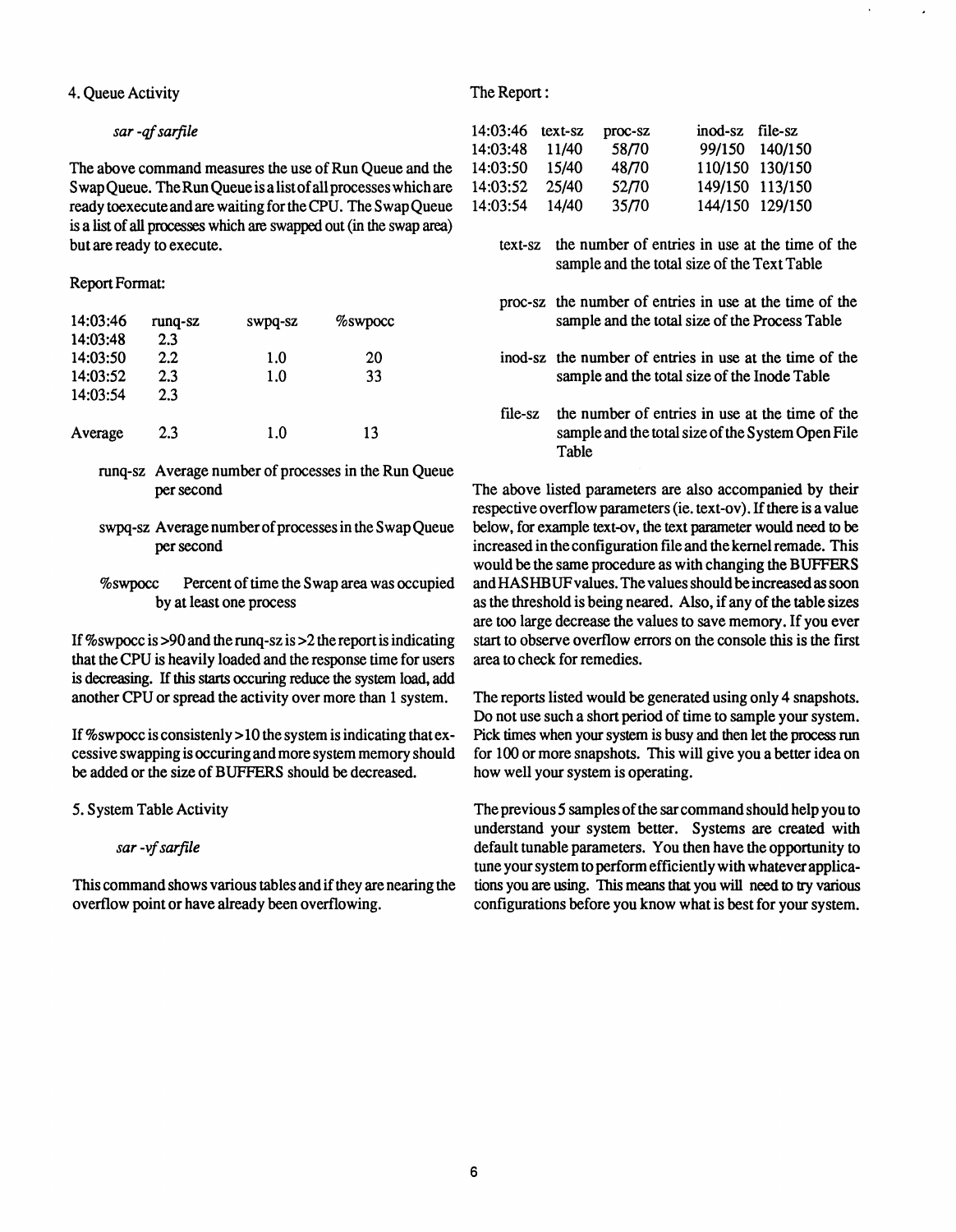## **Treasurer's Report**

 $Gilles$  Detillieux, Treasurer

**Balance Sheet**  (as of Mar. 31,1989)

**Income and Expenses**  (Oct. 1,1988 to Mar. 31,1989)

| Assets:                    |        | Income:                |        |  |
|----------------------------|--------|------------------------|--------|--|
| bank account               | 324.83 | membership dues        | 478.00 |  |
| Liabilities:               |        | Expenses:              |        |  |
| accounts payable           |        | bank service charges   | 4.05   |  |
| - postage                  | 75.26  | cheque printing        | 32.11  |  |
| - paper                    | 22.50  | name search + notation | 30.00  |  |
|                            |        | postage                | 75.26  |  |
| Total                      | 97.76  | stationery             |        |  |
|                            |        | - envelopes            | 33.17  |  |
| Equity:                    |        | - rubber stamp         | 19.87  |  |
|                            |        | - mailing labels       | 33.97  |  |
| net income                 | 227.07 | - paper                | 22.50  |  |
|                            |        | Total                  | 109.51 |  |
| Total liabilities + equity | 324.83 |                        |        |  |
|                            |        | Total expenses         | 250.93 |  |
|                            |        |                        |        |  |
|                            |        | Net income             | 227.07 |  |

Net income

 $\sim 10^{-1}$ 

**— ———————**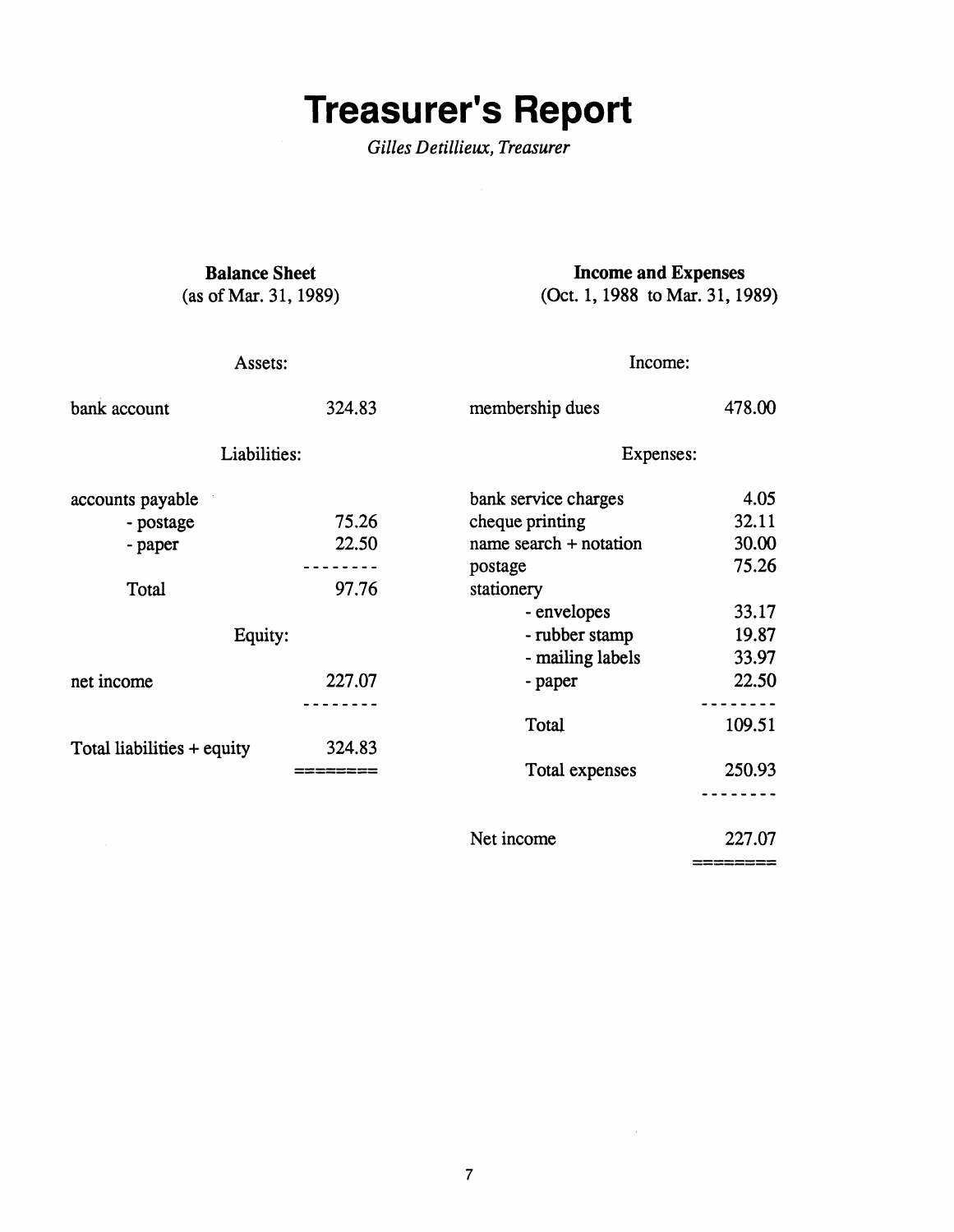

#### **Minutes From the Business Meeting March 14, 1989**

 $\bar{\mathbf{r}}$ 

#### **1. Minutes:**

**MOTION: (Susan Zuk) The minutes from the March 14,1989 meeting be approved.** 

**SECONDED: (Darren Besler)** 

**In Favour: 15 Opposed: 0 Carried** 

#### **2. Membership Report:**

**A membership form will be ready soon for all new as well as current members to fill out The form will include a question asking if member's will allow outside companies or organizations access to their mailing address.** 

#### **3. Newsletter Report:**

Nothing to report.

#### **4. Treasurers Report:**

**October is the start of the year. The April newsletter will include statements as of the end of March.** 

#### **5. Miscellaneous:**

**The Chamber of Commerce Business Show will be held from April 25-27 not April 26-29 as stated in last month's minutes.** 

**Richard Willacy discussed that it would be nice to review UNIX packages at future meetings. Matt Binnie then stated that he could show the group a product called Uqueue, a spooler package, at the May meeting. Future meetings can also have members demonstrating their packages. Let us know if you any ideas.**